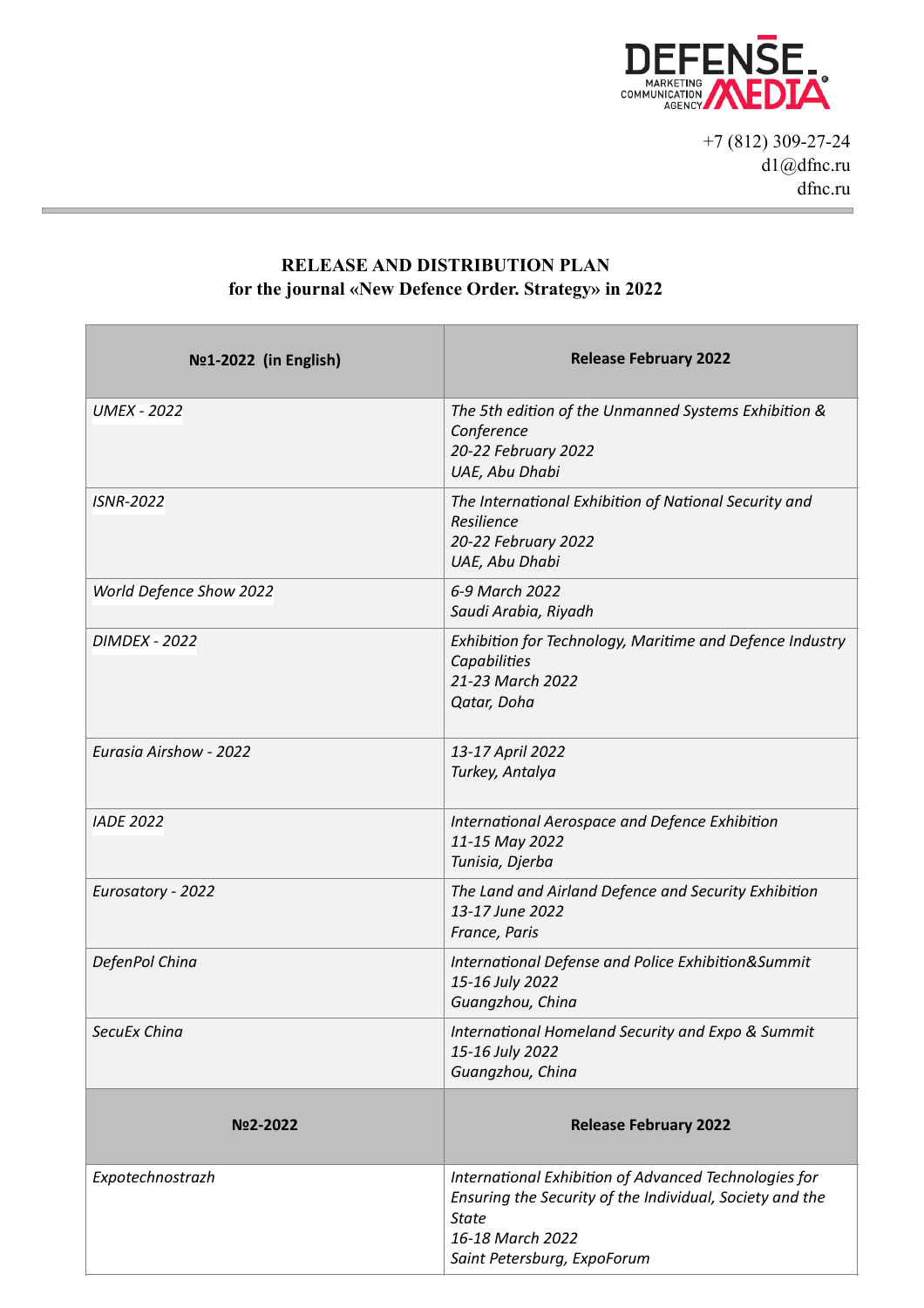| ArmHiTec 2022                                                                                                   | International Exhibition of Arms and Defence<br><b>Technologies</b><br>31 March-2 April 2022                                                                                                            |
|-----------------------------------------------------------------------------------------------------------------|---------------------------------------------------------------------------------------------------------------------------------------------------------------------------------------------------------|
| GosZakaz Forum                                                                                                  | 6-8 April 2022<br>Moscow, Skolkovo                                                                                                                                                                      |
| ExpoElectronica 2022                                                                                            | 24th International exhibition of electronic components,<br>modules and systems<br>12 -14 April 2022<br>Moscow, Crocus Expo                                                                              |
| ElectronTechExpo 2022                                                                                           | 19th International Exhibition of Technologies, Equipment<br>and Materials for the Production of Semiconductors,<br><b>Electronic Components and Systems</b><br>12 -14 April 2022<br>Moscow, Crocus Expo |
| Russian International Energy Forum                                                                              | Congress and Expo<br>26-28 April 2022<br>Saint Petersburg, ExpoForum                                                                                                                                    |
| Saint Petersburg Technical Fair 2022                                                                            | 26-28 Arpil 2022<br>Saint Petersburg, ExpoForum                                                                                                                                                         |
| Russian Week of High Technologies<br>Sviaz 2021 Forum<br>Navitech 2022<br><b>International Navigation Forum</b> | International exposition of Telecom equipment,<br>technology, solutions and services<br>26 - 29 April 2022<br>Moscow, ExpoCenter                                                                        |
|                                                                                                                 |                                                                                                                                                                                                         |
| No3-2022                                                                                                        | <b>Release May 2022</b>                                                                                                                                                                                 |
| Securica Kazakhstan 2022                                                                                        | 10th Kazakhstan International Protection, Security,<br>Rescue and Fire Safety Exhibition<br>18-20 May 2022,<br>Kazakhstan, Almaty, «Atakent» IEC                                                        |
| Helirussia 2022                                                                                                 | The International Helicopter Industry Exhibition<br>19-21 May 2022<br>Moscow, Crocus Expo                                                                                                               |
| <b>KADEX 2022</b>                                                                                               | International Arms and military-technical property<br>exhibition<br>25-28 May2022<br>Kazakhstan, Nur-Sultan                                                                                             |
| <b>Complex Security</b>                                                                                         | International Specialized Exhibition for Security<br>June 2022<br>Kubinka (Moscow oblast), Patriot Expo                                                                                                 |
| <b>AKTO 2022</b>                                                                                                | International Specialized Exhibition of Aerospace<br>Technologies, Modern Materials and Equipment<br>August 2022<br>Kazan                                                                               |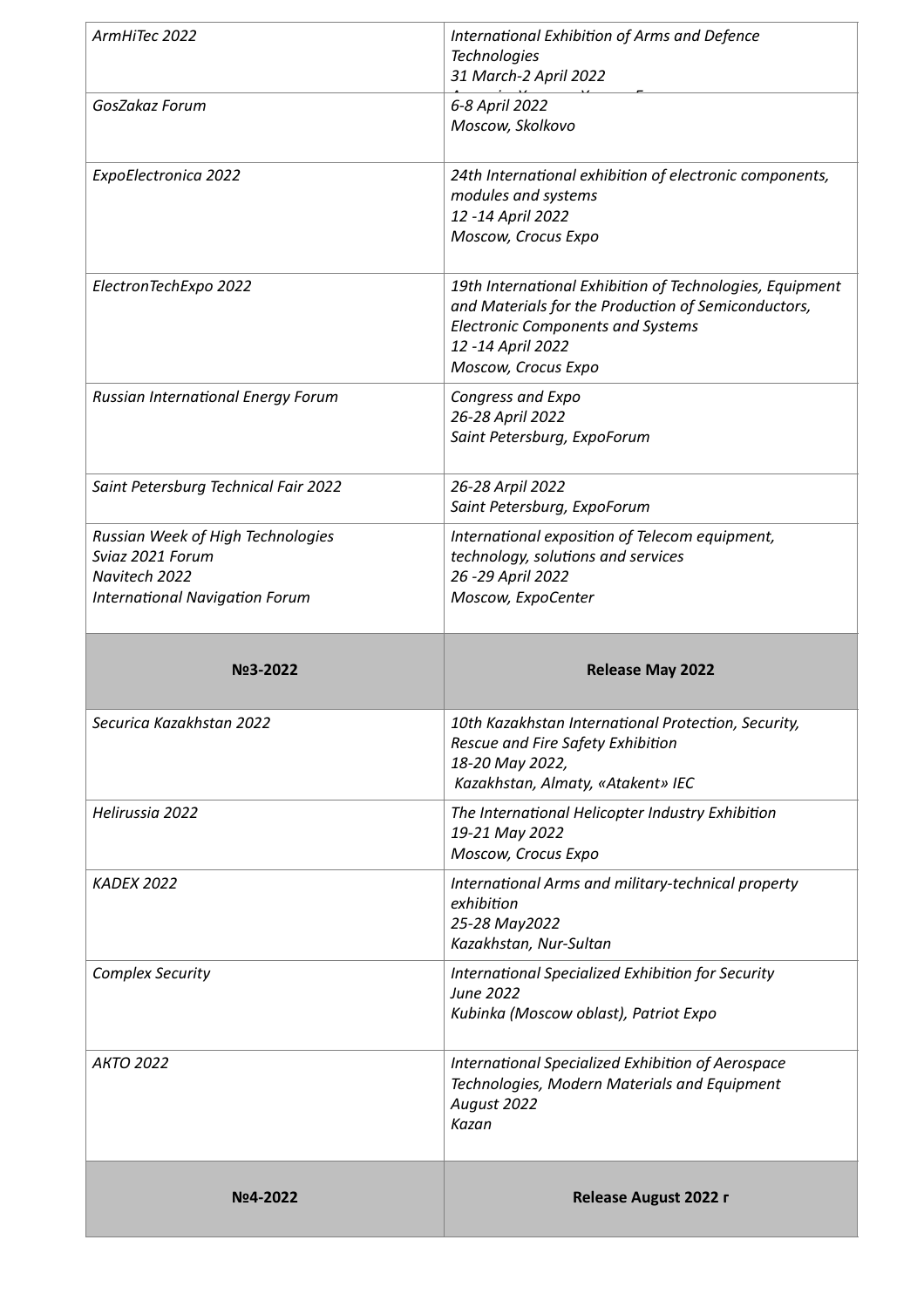| Army 2022                                 | International Military-Technical Forum<br>15-21 August 2022<br>Kubinka (Moscow oblast), Patriot Expo                                     |
|-------------------------------------------|------------------------------------------------------------------------------------------------------------------------------------------|
| Technoprom 2022                           | VI International Forum of Technological Development<br>August 2022<br>Novosibirsk                                                        |
| Gidroaviasalon 2022                       | International Exhibition and Scientific Conference on<br>Hydroaviation<br>September 2022<br>Gelendzhik                                   |
| <b>SIMBF</b>                              | International Maritime Business Forum<br>September 2022<br>Sevastopol                                                                    |
| ChipExpo 2022                             | 20th International Exhibition on Electronics, Components,<br>Technologies and Equipment<br>13-15 September 2022<br>Moscow, Skolkovo      |
| <b>RADEL 2022</b>                         | XXI International Exhibition Electronics and<br>Instrumentation<br>21-23 September 2022<br>Saint Petersburg, ExpoForum                   |
| Microelectronica 2022                     | <b>International Forum</b><br>October 2022<br>Crimea, Altusha                                                                            |
| <b>ITOPK-2022</b>                         | Forum "IT in the service of the military-industrial                                                                                      |
|                                           | complex"<br>October 2022 a                                                                                                               |
| Nº5-2022 (in English)                     | <b>Release August 2022</b>                                                                                                               |
| Defence&Security 2022                     | Tri-Service Asian Defense & Security Exhibition,<br>Conference and Networking Event<br>29 August - 1 September 2022<br>Thailand, Bangkok |
| <b>SOFEX - 2022</b>                       | Special Operation Forces Exhibition and Conference<br>31 October - 3 November 2022<br>Jordan, Amman                                      |
| Indo Defence - 2022<br>Indo Marine - 2022 | International Exhibition of Arms and Military Equipment<br>2-5 Novemver 2022<br>Indonesia, Jakarta                                       |
| <b>Bahrain Airshow 2022</b>               | International airshow<br>9-11 November 2022<br><b>Bahrain</b>                                                                            |
| Nº6-2022                                  | <b>Release October 2022</b>                                                                                                              |